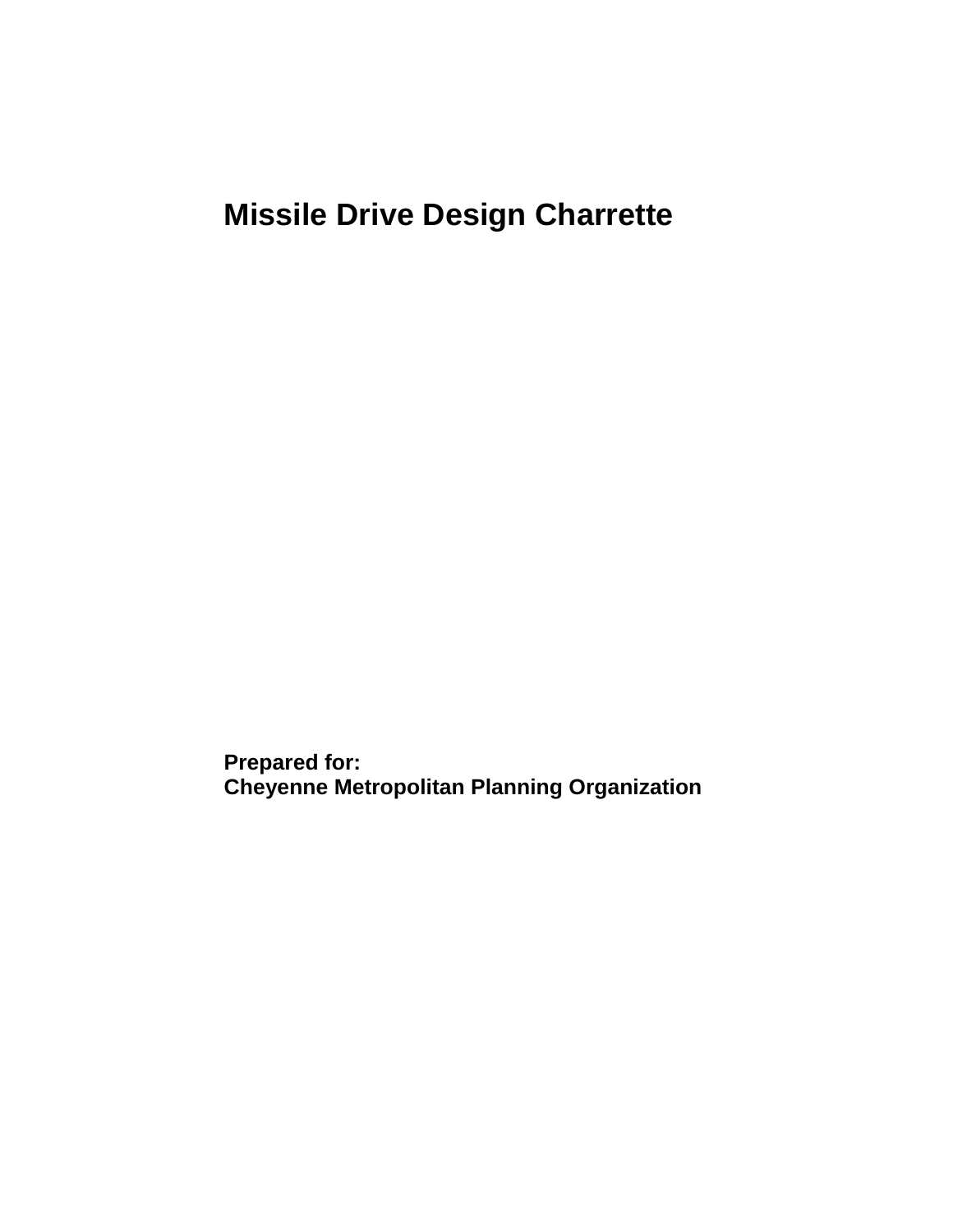**Missile Drive Design Charrette** 



214 W. Lincolnway, Suite 22 Cheyenne, WY 82001 307.634.9888 • Fax: 307.634.2353 www.AyresAssociates.com

Ayres Associates Project No. 00-0000.00 File: x:\database\jennifer\mpoweb\mpoweb\missile\charrette notes.doc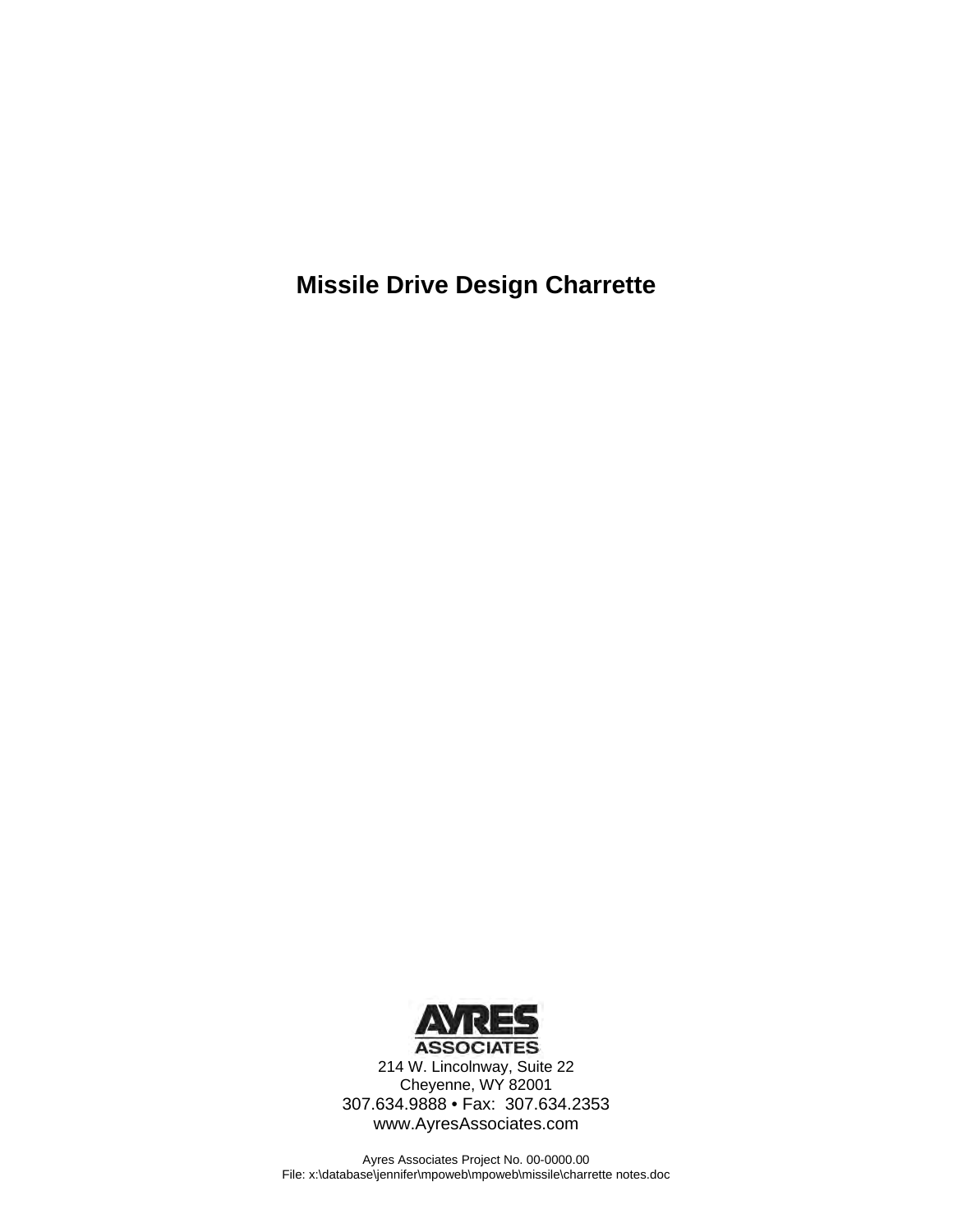### **Contents**

### Page No.

### **List of Appendices**

Appendix A Missile Drive Corridor Fact Sheet Appendix B Focus Group Meeting

Appendix C Design Charrette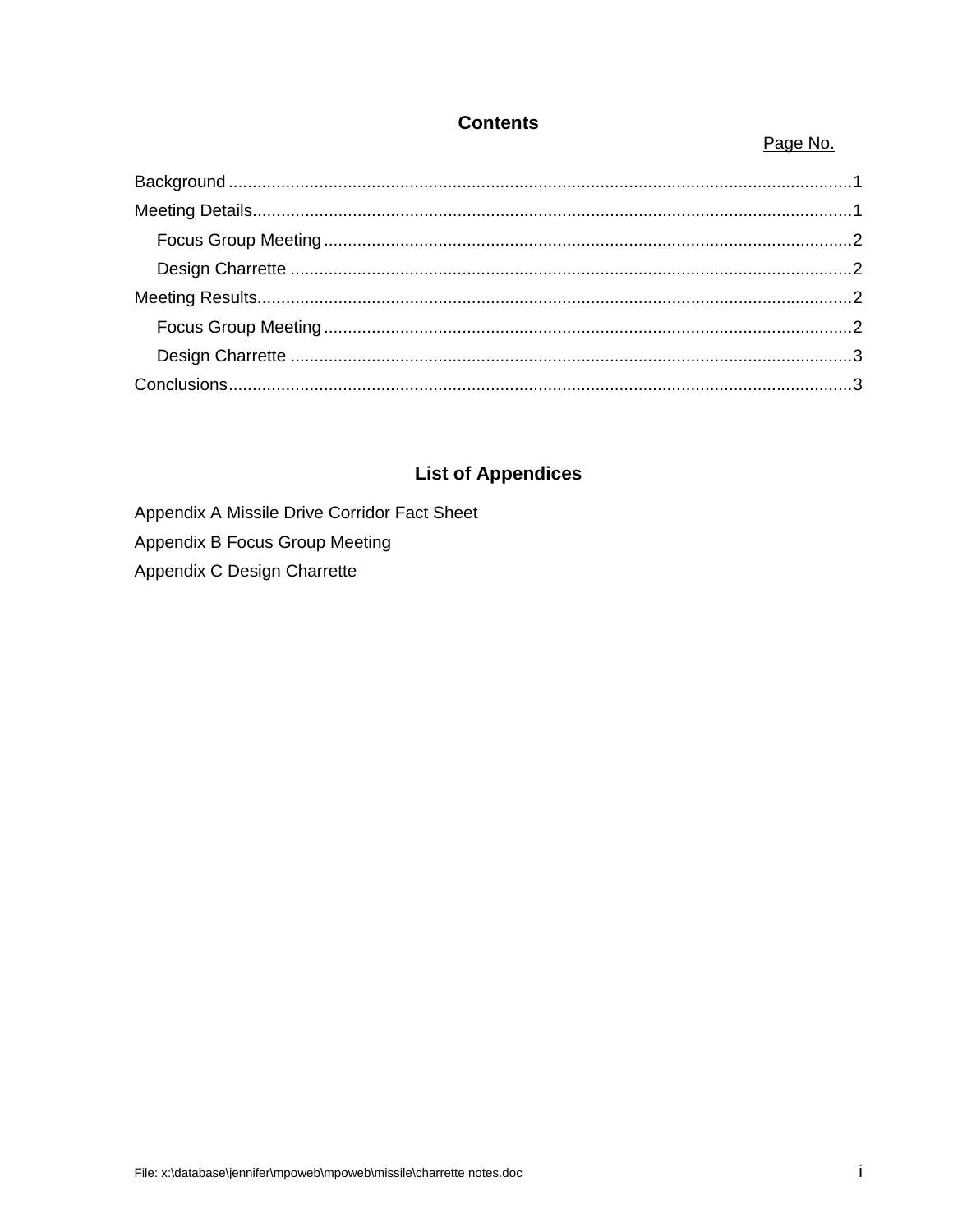# <span id="page-3-0"></span>**Background**

Missile Drive serves as a gateway entrance from I-25 to the City of Cheyenne, Wyoming. The present roadway is two lanes in each direction with a 16-foot wide median. There are no sidewalks along Missile Drive as it approaches I-25. The existing Missile Drive intersection at Westland/24<sup>th</sup> Street is signalized. Another intersection is located at Old Happy Jack Road/19<sup>th</sup> Street, which is stop sign controlled with free flow movement on Missile Drive. This intersection is constructed at a skewed angle, which creates unnecessary motorist conflict areas. The I-25 interchange at Missile Drive will be reconstructed from its existing cloverleaf free-flow traffic configuration to a diamond style design with traffic signal controlled ramp intersections with Missile Drive.

The Cheyenne Metropolitan Planning Organization has identified a need to reconstruct Missile Drive. They designed the corridor to the 10 percent plan level as part of the West Cheyenne plan. As part of this study a public open house was held in December 2008. At this meeting the 10 percent design was presented to see if there were any comments before the plan was taken to 35 percent.

The purpose of the Missile Drive Design Charrette was to identify future land use changes that might occur along Missile Drive and to identify potential roadway street improvements that would make the roadway more of an asset to existing and new development, support pedestrian and bicycle mobility in the corridor, and enhance the gateway image to downtown Cheyenne. The planning horizon for this charrette was to look out in the future (50 to 100 years).



# **Meeting Details**

Two separate public outreach activities were undertaken to identify future conditions along Missile Drive. These activities involved the conduct of a Focus Group meeting and the Design Charrette. For each meeting efforts were made to invite many area business and resident stakeholder representatives to provide input on the future of the Missile Drive corridor. A Missile Drive Fact Sheet was handout out at each meeting and is attached to this report.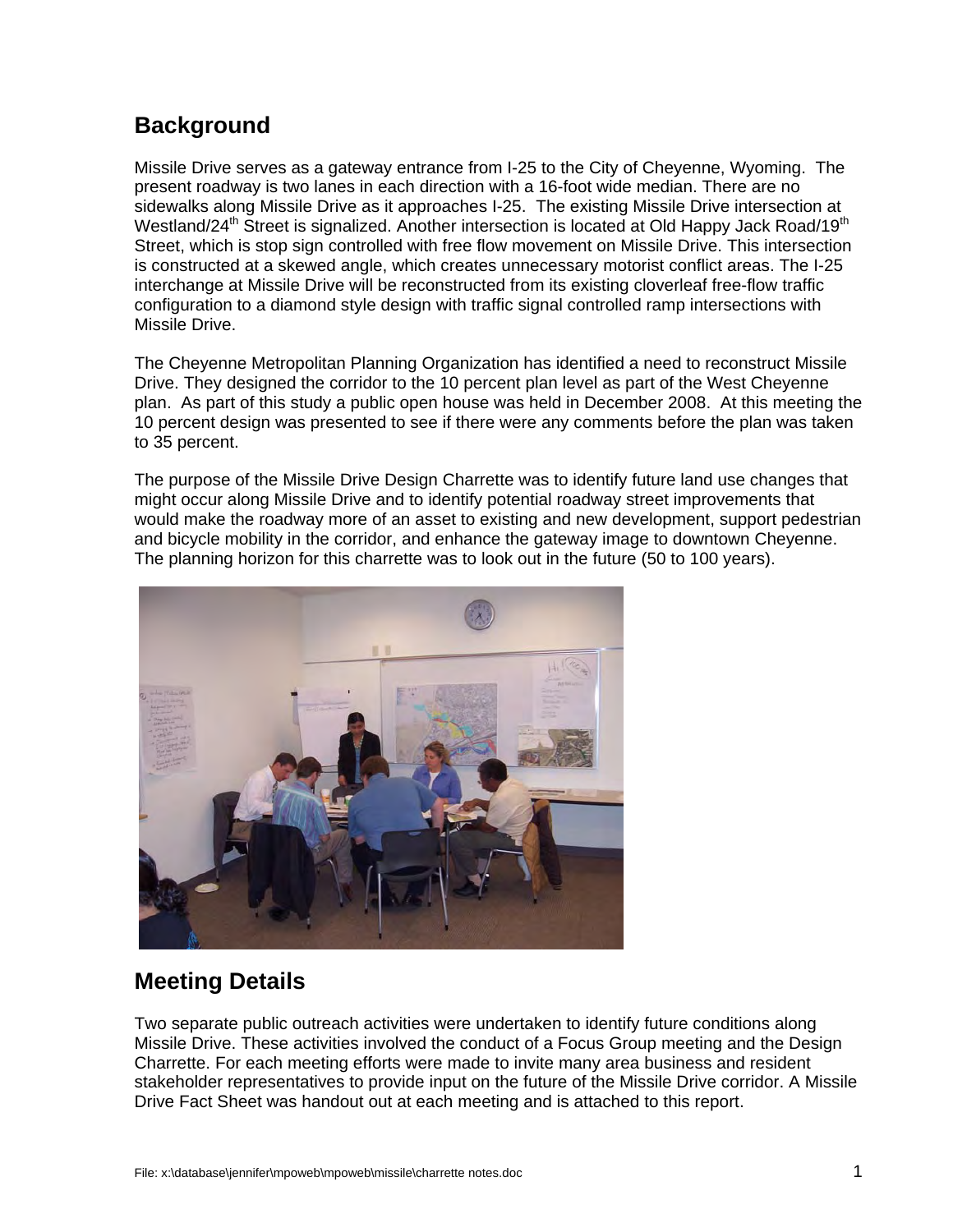### <span id="page-4-0"></span>**Focus Group Meeting**

This meeting was conducted on Monday, February  $16<sup>th</sup>$  from 3:00 pm to 5:00 pm at the Cheyenne Public Library. A total of five area residents and a representative of the UP Railroad participated in the meeting. A list of focus group participants is included as an attachment to this report along with meeting guidelines. The Focus Group meeting was used to provide background information for the Design Charrette

### **Design Charrette**

This meeting was conducted on Tuesday, February 17th from 6:15 pm to 8:30 pm at the Cheyenne Public Library. A total of 18 people participated in the charrette. A list of Charrette participants is included as an attachment to this report along with a set guidelines used as part of the Charrette.

# **Meeting Results**

A brief summary of the common themes identified at the focus group and Design Charrette are described below. Details notes from each meeting are included in the attachments to this report.



### **Focus Group Meeting**

The following common themes were expressed at the Focus Group meeting:

- a. Development change in the corridor has been very slow
- b. A clear vision of the future development in the corridor is difficult to describe due to existing mix of uses
- c. Need to protect access to concrete redi-mix plant
- d. Do not take land from Martin Luther King (MLK) park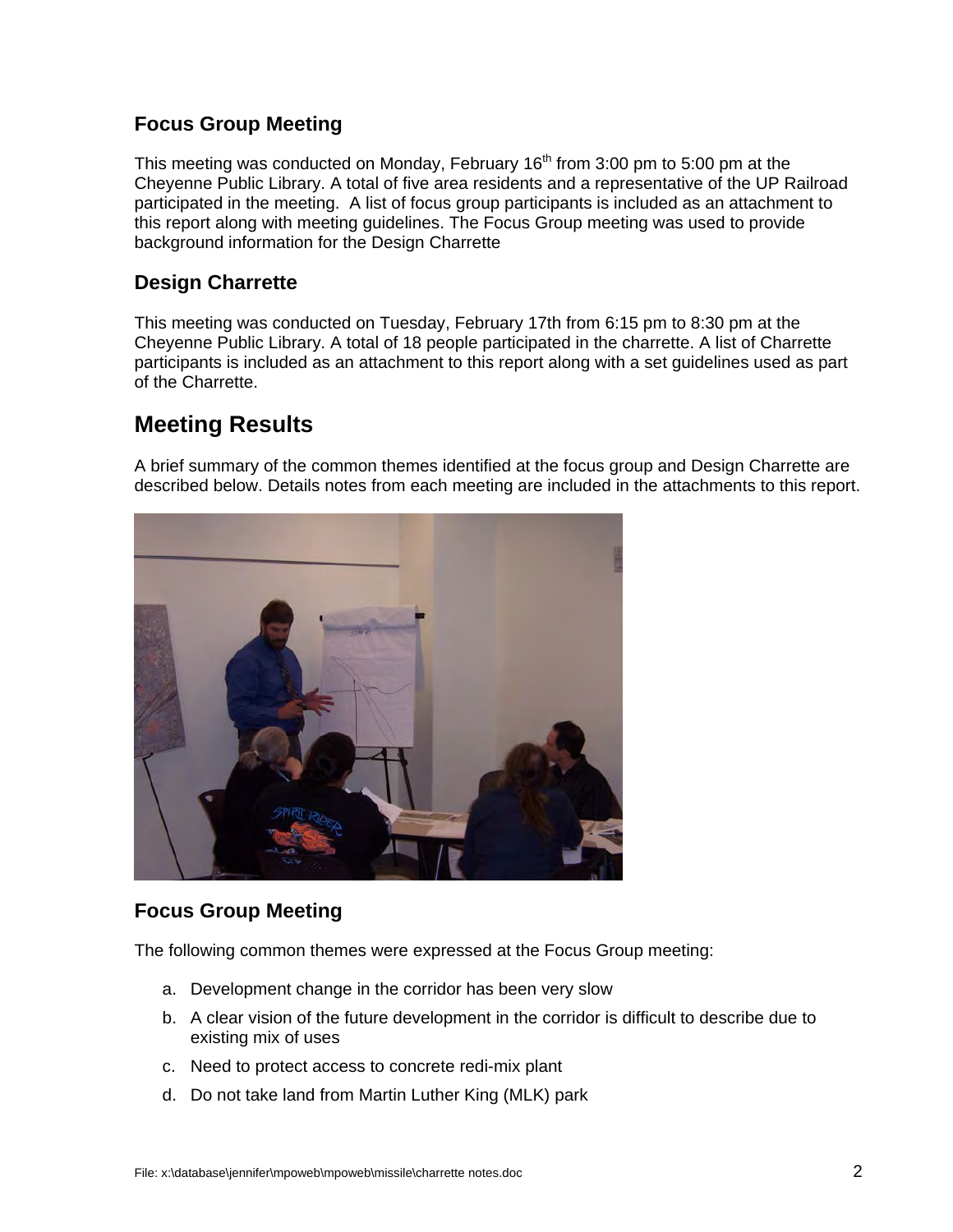- <span id="page-5-0"></span>e. Connect Greenway to Warren Air Force Base, New Freedom Elementary School
- f. Improve Missile Drive amenities and landscaping
- g. Area flooding issues should be addressed

### **Design Charrette**

The following common themes were expressed at the Design Charrette:

- a. Missile Drive enhancements should create a gateway progression into downtown.
- b. Drainage issues exist in  $19<sup>th</sup>$  Street area
- c. MLK Park needs to be enhanced as part of future development plans
- d. Old Happy Jack Road railroad tunnel is not a critical roadway link
- e. Need to connect greenway, sidewalk and bicycle enhancements to destinations east of I-25
- f. Roadway enhancements with landscaping would benefit corridor
- g. 19<sup>th</sup> and 20<sup>th</sup> Street intersection alternative connections and/or a roundabout at Missile Drive should be looked at further
- h. Need to maintain access to existing businesses along Old Happy Jack Road
- i. Potential new development could include a super market, hospital campus, hotel, office and/or service commercial
- j. Future residential development could be encouraged through greenway improvements

The following surprises were discussed at the charrette:

- a. The residential trailer park area may experience turnover in the future leading to potential redevelopment
- b. No clear opinion if new residential development would be appropriate in the corridor due to conflicts with existing development land uses
- c. The I-25 interchange area could become a high intensity campus type development zone
- d. Need to maintain street connectivity on both sides of Missile Drive
- e. Consider roundabout at 19<sup>th</sup> Street/Old Happy Jack Road intersection with Missile Drive

## **Conclusions**

Both the Focus Group and Charrette participants found it difficult to create a clear future land use scenario for the corridor. Potential future development could include limited residential with some major campus style office, hospital or mixed business park development. It was generally agreed that a development plan should be prepared to provide guidance and incentive for future development. Current land uses are mixed business and light industrial in nature and not conclusive to residential or commercial development.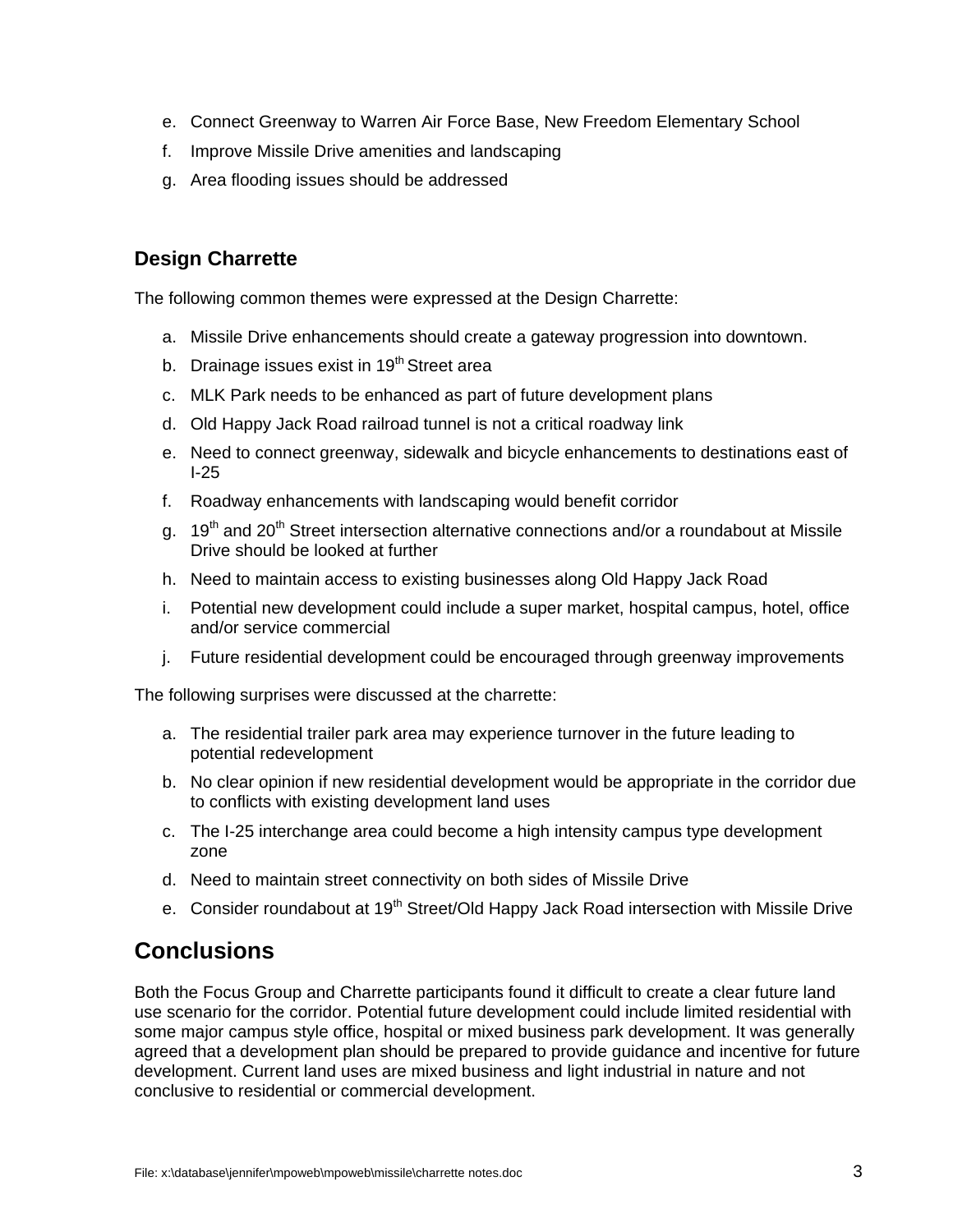Two major concerns agreed on by all participants was the need to solve existing drainage problems in the 19<sup>th</sup> Street area and to enhance MLK Park amenities as a valuable neighborhood resource. Upgrading of the Greenway corridor would be consistent with existing and future area development enhancements.

It was unclear to all participants on the value of retaining Old Happy Jack Road. The roadway tunnels under the railroad were seen by all as very distinctive and of value to retain. However, it was the tunnels were not seen as providing a critical street network link and do not provide a good route to serve pedestrian/bicyclists considering its close proximity with planned enhancements for the Greenway Corridor and a lack destination connections.

It was agreed that improving Missile Drive as a complete street with landscaping, sidewalks and a gateway theme is a good idea. Benefits anticipated from those improvements include traffic calming, development acceleration, and a change in character from a roadway connection for interstate trucking to creation of an identity for the immediate area and connection to downtown. Street connectivity with 24<sup>th</sup> Street and possibly 19<sup>th</sup> Street and 20<sup>th</sup> Street was considered important to integrating the Missile Drive corridor with the surrounding neighborhoods.

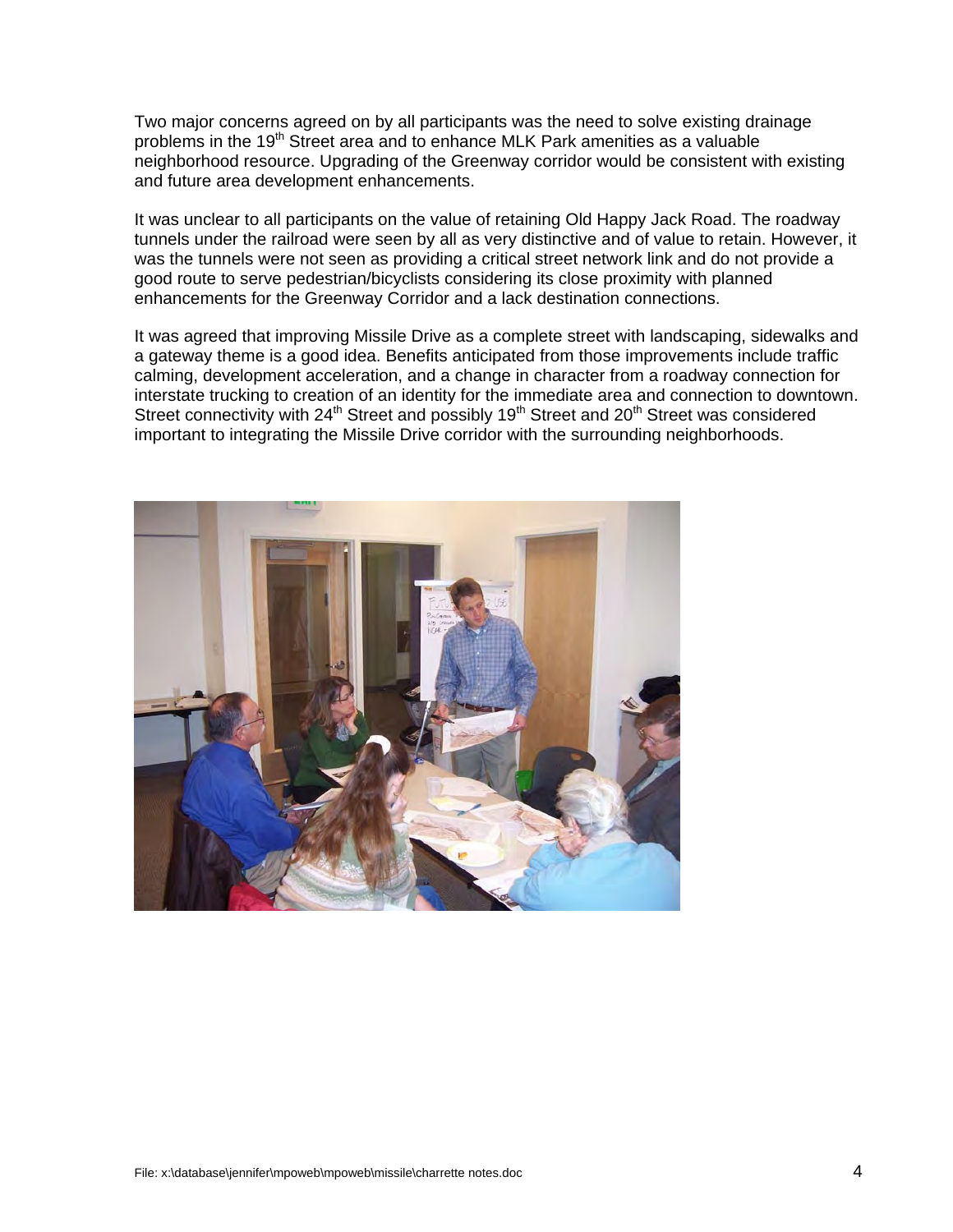**Appendix A Missile Drive Corridor Fact Sheet**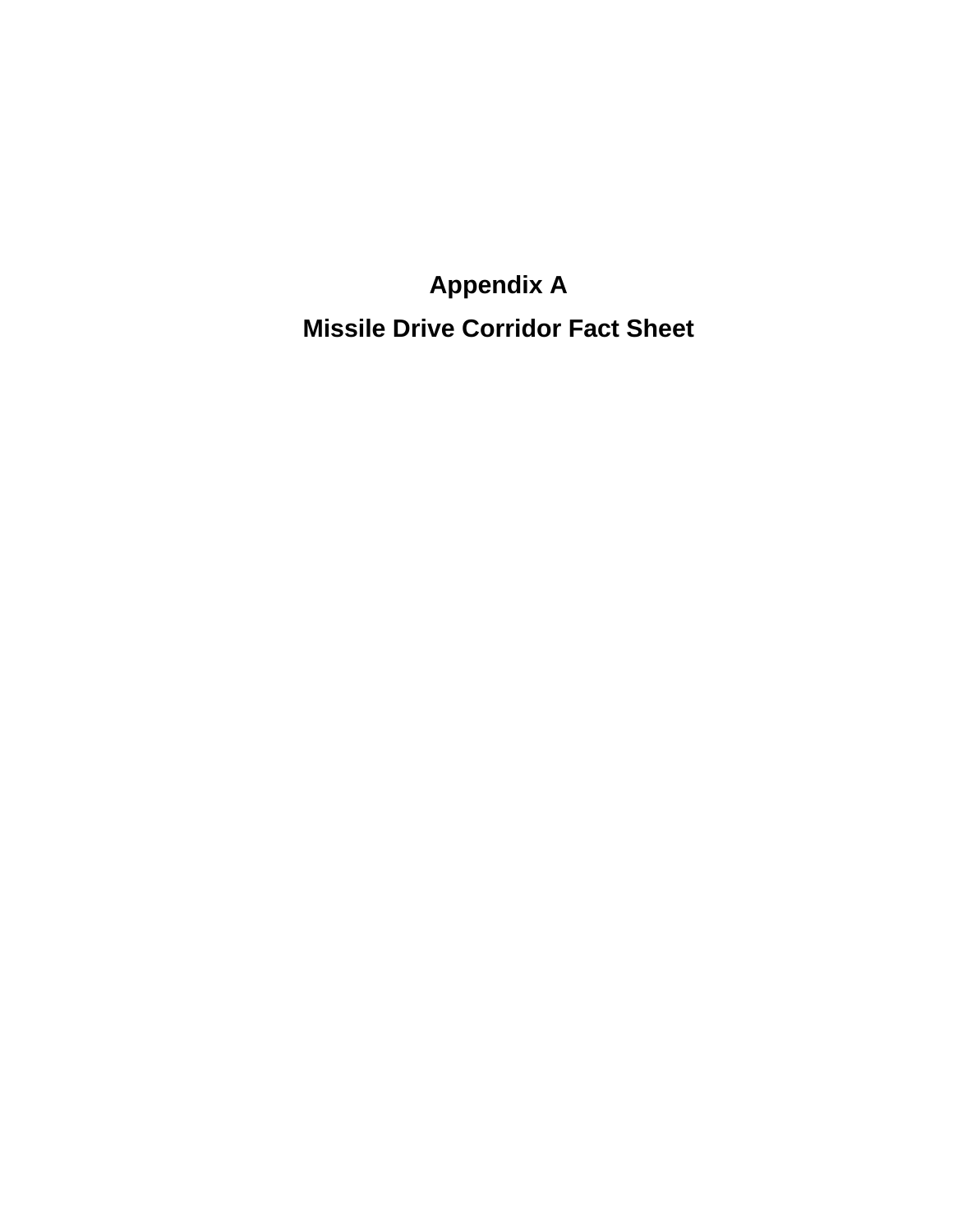### **Missile Drive Traffic Fact Sheet**

### • **Traffic Volumes**

### **Missile Drive**

- Existing daily traffic volume: 6,600 to 7,600 vehicles
- 20 year traffic growth projection: 9,000 to 16,000 vehicles

### **19th Street**

- Exiting daily traffic volume: 2,700 vehicles
	-
- 20 year traffic growth projection: 5,800 vehicles

### • **Intersection Peak Traffic Period Operation**

### **Missile and 24th-Westland Intersection**

- Currently all movements operate at Level of Service C or better
- 20 year projection is expected to have all movements continue to operate at Level of Service C or better

### **Missile Drive and 19th – Old Happy Jack Road Intersection**

- Currently all movements operate at Level of Service C or better
- 20 year projection is expected to have some movements operating at Level of Service E.

### • **Traffic Safety**

- Over 5 year period from 2003 through 2007
	- o 19 reported crashes (about 4 per year)
	- $\circ$  6 crashes occurred at 24<sup>th</sup> –Westland intersection with Missile Drive
	- $\circ$  3 crashes occurred at 19<sup>th</sup> –Old Happy Jack Road intersection with Missile Drive
	- o 17 occurred during daylight time period
	- o 9 occurred during 3:00 to 6:00 pm time period
	- o 6 occurred during months of June and July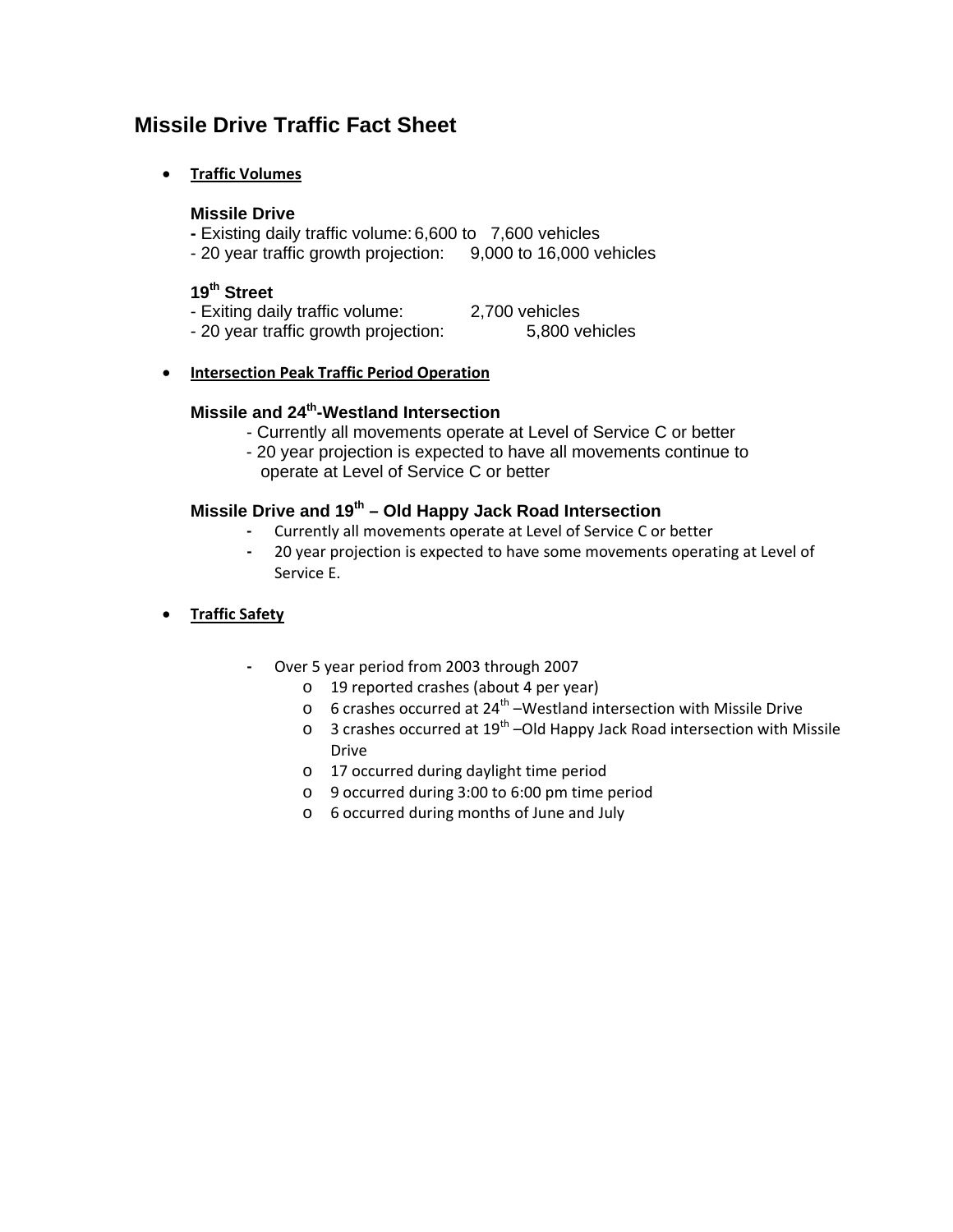**Appendix B Focus Group Meeting**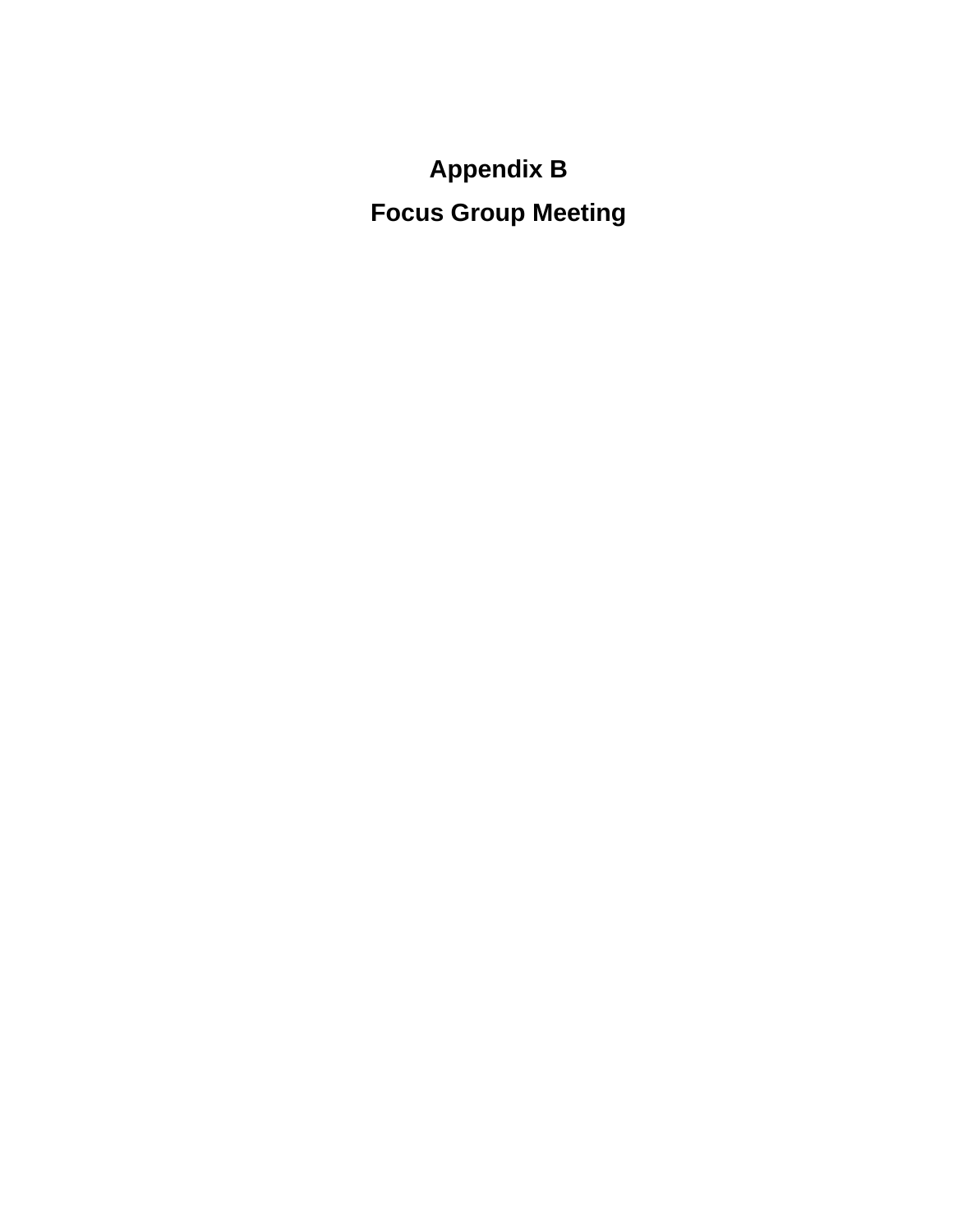### **Missile Drive Focus Group**

### **Meeting Notes**

### **March 16, 2009**

Five area residents along with a representative of the UP Railroad participated in the meeting.

**Meeting Purpose:** to identify the long-range development potential of the corridor.

It was agreed that change in the corridor has been very slow

#### **Major concerns of the participants were:**

- Do not take land from the park
- Local flooding and drainage issues
- Roadway is a heavy trucking route
- Do not eliminate Old Happy Jack Road business access to Missile Drive
- Continuous changes in City 'red tape' discourages development
- Short weaving distance for traffic turning left between Westland and I‐25 interchange ramps
- Impact of extending  $20<sup>th</sup>$  Street to Missile Drive on concrete accessibility and neighborhood street system between  $19<sup>th</sup>$  and  $20<sup>th</sup>$  streets

#### **Future considerations include:**

- Improve roadway amenities
- Enhance Greenway and connect to Warren Air Force base, new Freedom Elementary school or Bunk House development
- Enhance and increase parklands
- Do not degrade access to concrete plant
- New development potential could include an airport or hospital campus
- It may be hard to become a mixed use development corridor as current development is primarily light industrial/business
- Changing Old Happy Jack to a pedestrian/bike trail would be OK due to railroad tunnel constraints
- Railroad conducts structural adequacy checks on tunnel and overpass, enhancement of abutments should be Ok to consider for gateway treatment
- Median landscaping would be a good improvement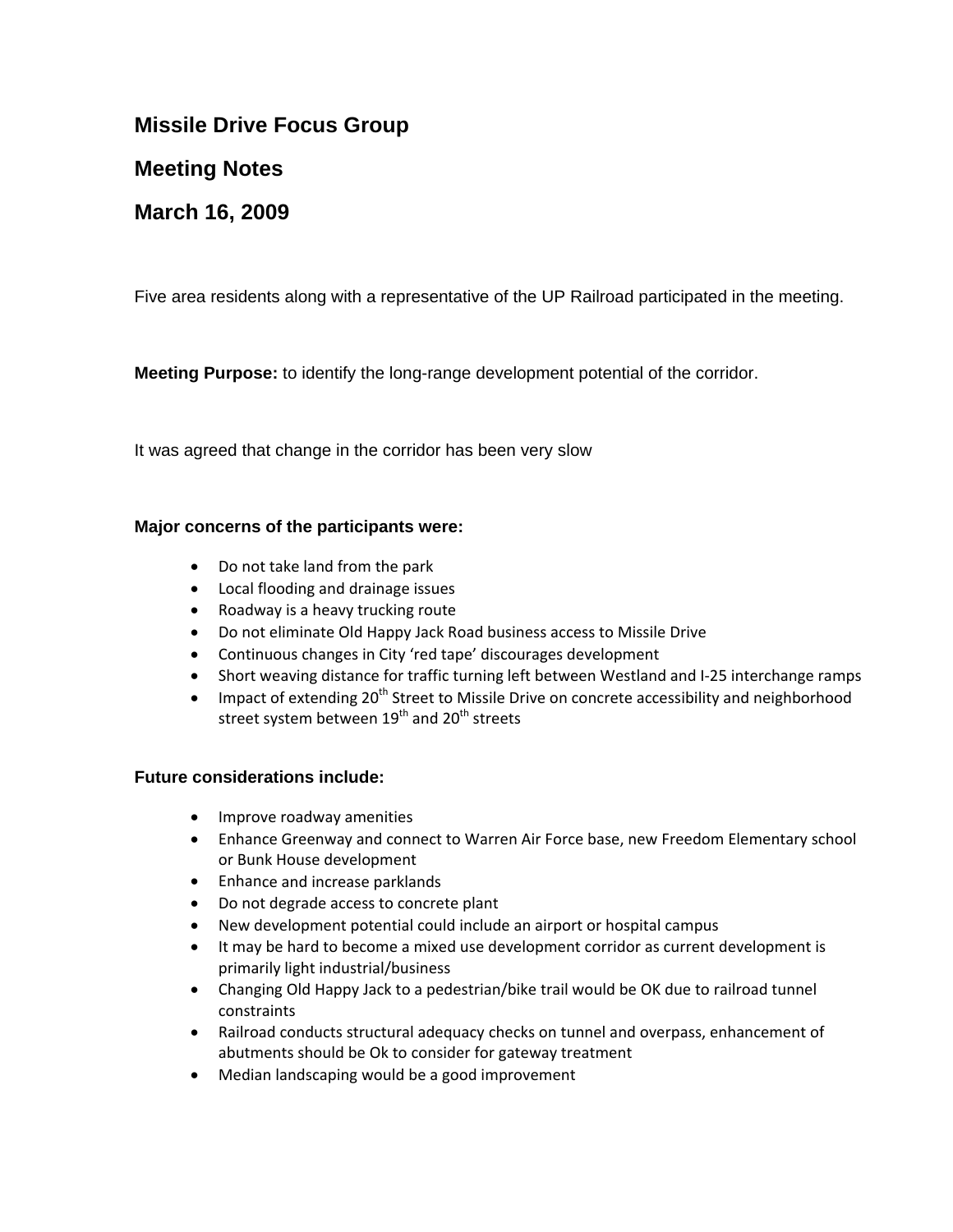**Appendix C Design Charrette**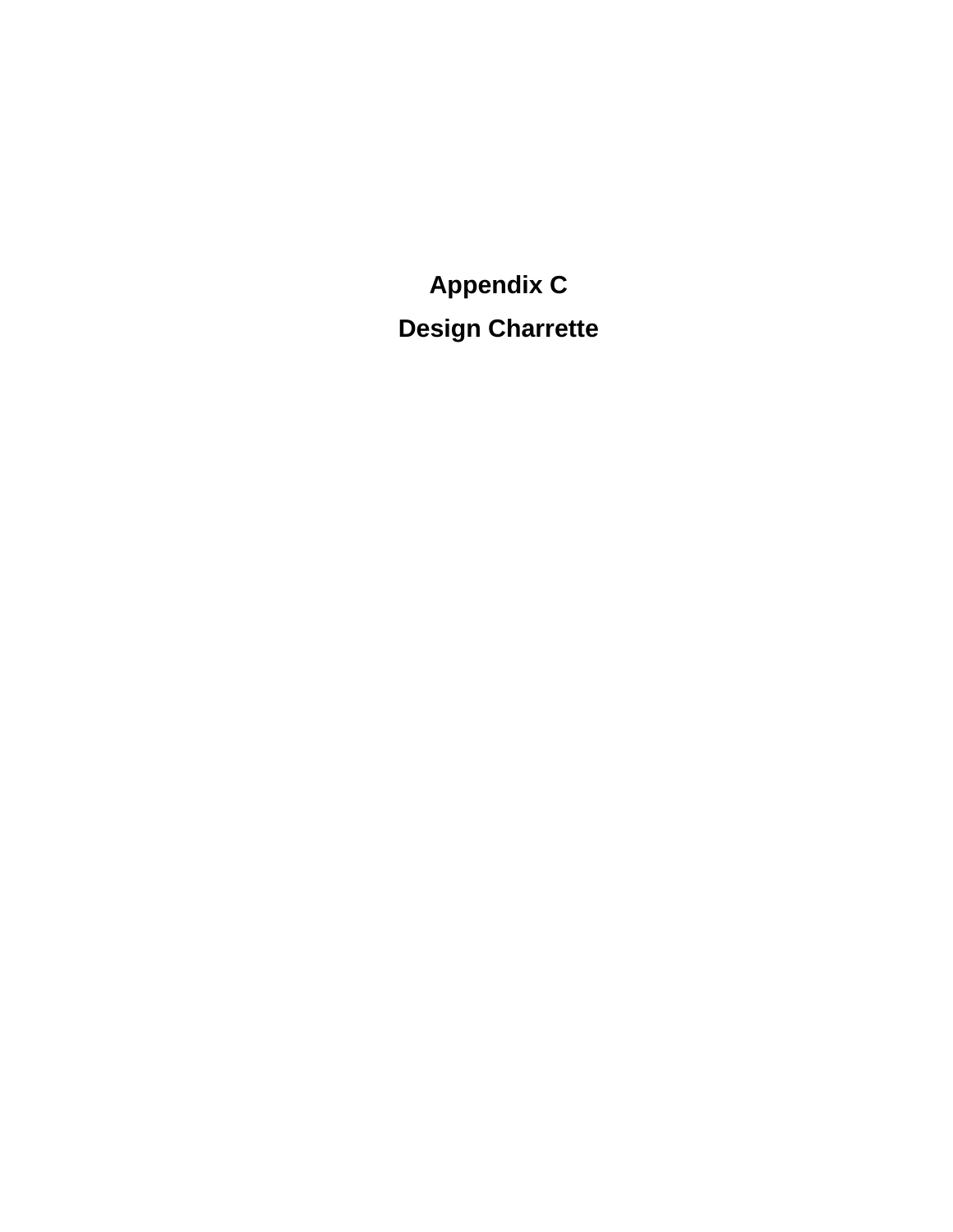### **Missile Drive Corridor Charrette**

**March 17, 2009** 

### **Group 1 Notes**

### **Facilitator: Jeremy Call, EDAW**

### **Future Land Use: What will the corridor land use be like in 30-50 years?**

- PlanCheyenne is a good starting point, and for the most part provides a likely scenario for this district's future. West Lincolnway will continue to be "motel row" with some new restaurants and retail moving in to support the growing hotel industry, which would likely leave the Missile Drive Corridor as mostly office and service commercial. It is not a prime area for retail or restaurants.
- The major driver for land use change is not the roadway re-design but future redevelopment east of I-25 due to the potential Air Force Base closure, NCAR, a new hotel or hospital, or residential community. A new hospital would result in support medical and technical offices and possibly restaurants being located east of the I-25 interchange.
- Residential is not likely in this district of the City, as it has continually trended towards commercial, office, service commercial. Existing mobile home subdivisions will likely convert to commercial oriented uses. Two exceptions are where the older single-family residential neighborhoods could become higher density mixed use (office/residential) as downtown moves west (Ames, Dillon, Snyder Avenues) and northeast of the Missile Drive/I-25 interchange (though constrained by railroad uses). West of Snyder will continue to transition from residential to office.
- A supermarket could be a possibility, perhaps on the northeast corner of the I-25 interchange, as this district is underserved by grocers.
- The Back 40 property west of the Cheyenne Ice Rink provides the greatest new industrial / commercial land use opportunity.
- Morandin and Costello property owners do not have a vision for new development on their vacant properties, but are open to ideas and office makes sense. There has been little marketing activity.
- Maintaining the commercial viability of the Ready-Mix concrete plant and corresponding access is a priority for the property and business owners.
- The railroad spur down Reed Avenue could be removed, providing a re-development impetus for downtown office/mixed use.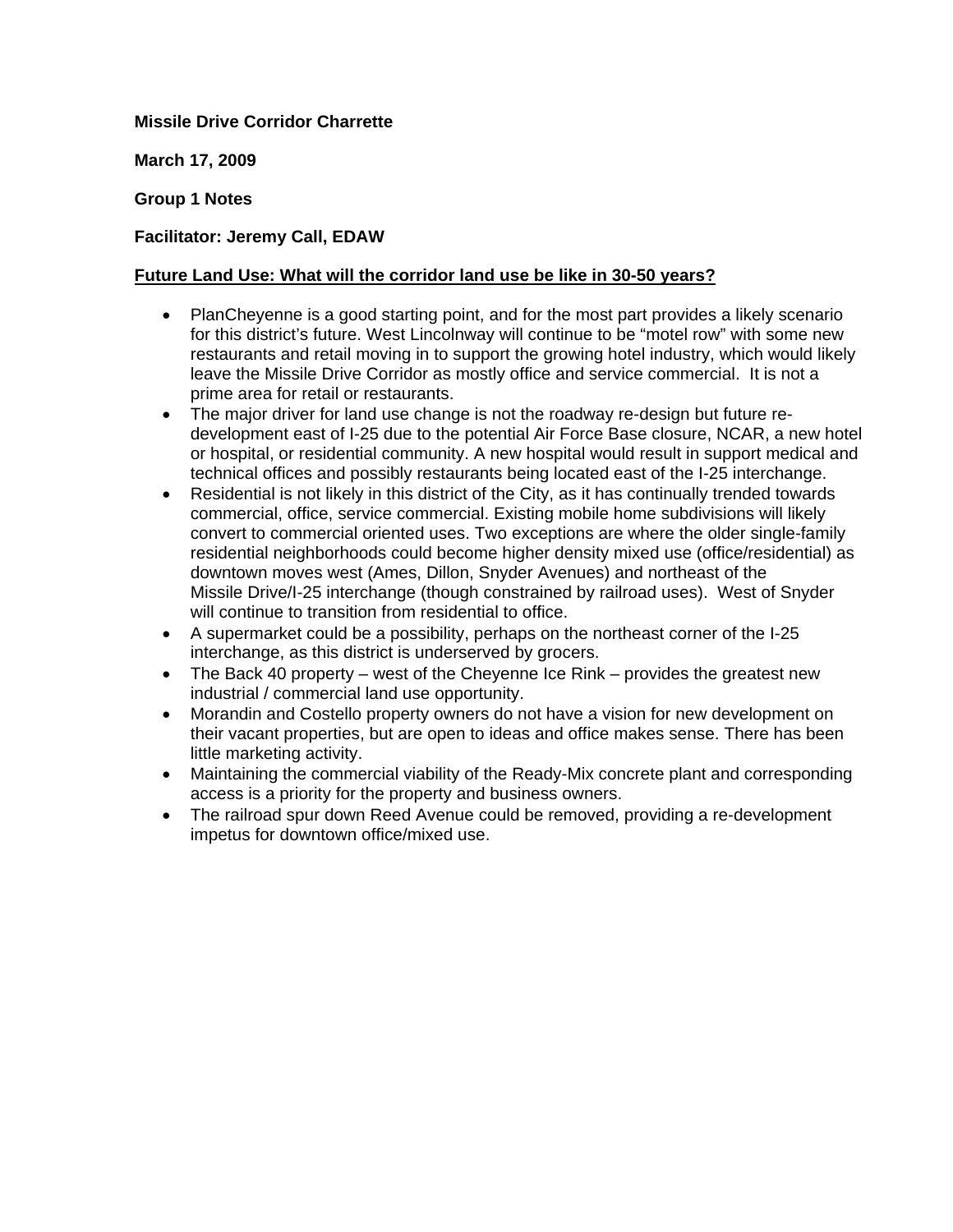### **Road Character and Realignments**

- The I-25 interchange and West Lincolnway form bookends to the corridor, and should be acknowledged through streetscapes, signage, and urban design opportunities.
- None of the 19<sup>th</sup> Street/Missile Drive intersection alternatives were endorsed. Most felt that the one-way conversions of  $20<sup>th</sup>$  Street and 19<sup>th</sup> Street at Missile Drive complicated the alternatives. Why not merge the one-way streets together at Ames, Snyder or Reed Avenue (especially if railroad spur were to be vacated)? This would simplify the intersection and allow  $19<sup>th</sup>$  Street to be straightened to approach Missile Drive at a perpendicular.
- The Dey Avenue/19<sup>th</sup> Street intersection needs to provide adequate turning radii for Ready Mix concrete trucks to access the business. Approximately 60 trucks per day exit/enter the site.
- The group described the future character of Missile Drive as a "boulevard" or "complete street" with bike lanes, plentiful landscaping and street trees, vehicular and pedestrian lighting, crosswalks, planted median, and bus stops.
- Lengthy debate regarding closing the Happy Jack Tunnel to vehicles. While closing the tunnel would provide safety benefits, the group reached consensus that leaving it open would benefit businesses and development opportunities. The tunnel does not seem to be a natural bike/ped route or sightline in the larger greenway and Missile Drive context.

### **Greenway**

- Goal: create a gateway to downtown. The greenway is a defining characteristic, and the lack of park, pedestrian and bike facilities suggest a sterile and auto-dominated city image.
- Funding is available to build the greenway trail from MLK Park to I-25.
- Safety, homelessness and transients are a significant constraint for park and greenway users. The homeless shelter on West Lincolnway, the facilities at MLK Park, underpasses, railroads (all transients jump the railroad before it enters security at the AFB) and the City greenway properties make this area heavily used by transients.
- Bike lanes and sidewalks would not be needed on southbound Missile Drive south of the RR tunnel, as users should reach the greenway. Adequate cross-connections are essential to allow users to reach the greenway.
- Additional bike/ped facilities are needed on  $17<sup>th</sup>$  Street and  $18<sup>th</sup>$  Street between Missile Drive and the Cheyenne Ice Rink and Mini-Golf Course.
- Bike/ped facilities are needed north of the railroad tunnel to I-25.
- The strip of MLK Park adjacent to Missile Drive is sterile provide pedestrian amenities like sculpture, trees, display gardens, dog walk, farmers market, or other eye-catching linear features that could be enjoyed by both park users and vehicles on Missile Drive.
- A concept plan has been prepared by the City for Pat Griffin Park as part of the hotel development. Need to obtain a copy of this plan from the City (Teresa Moore).
- Lighting along the trail should be different than vehicular lighting.
- The concrete wall along the Ready Mix plant should be screened with ornamental trees or vines
- The segment from Westland Rd to  $19<sup>th</sup>$  Street should remain in a natural character as a natural retreat between the two parks.
- A new 19th Street / Missile Drive intersection should accommodate a below-grade trail crossing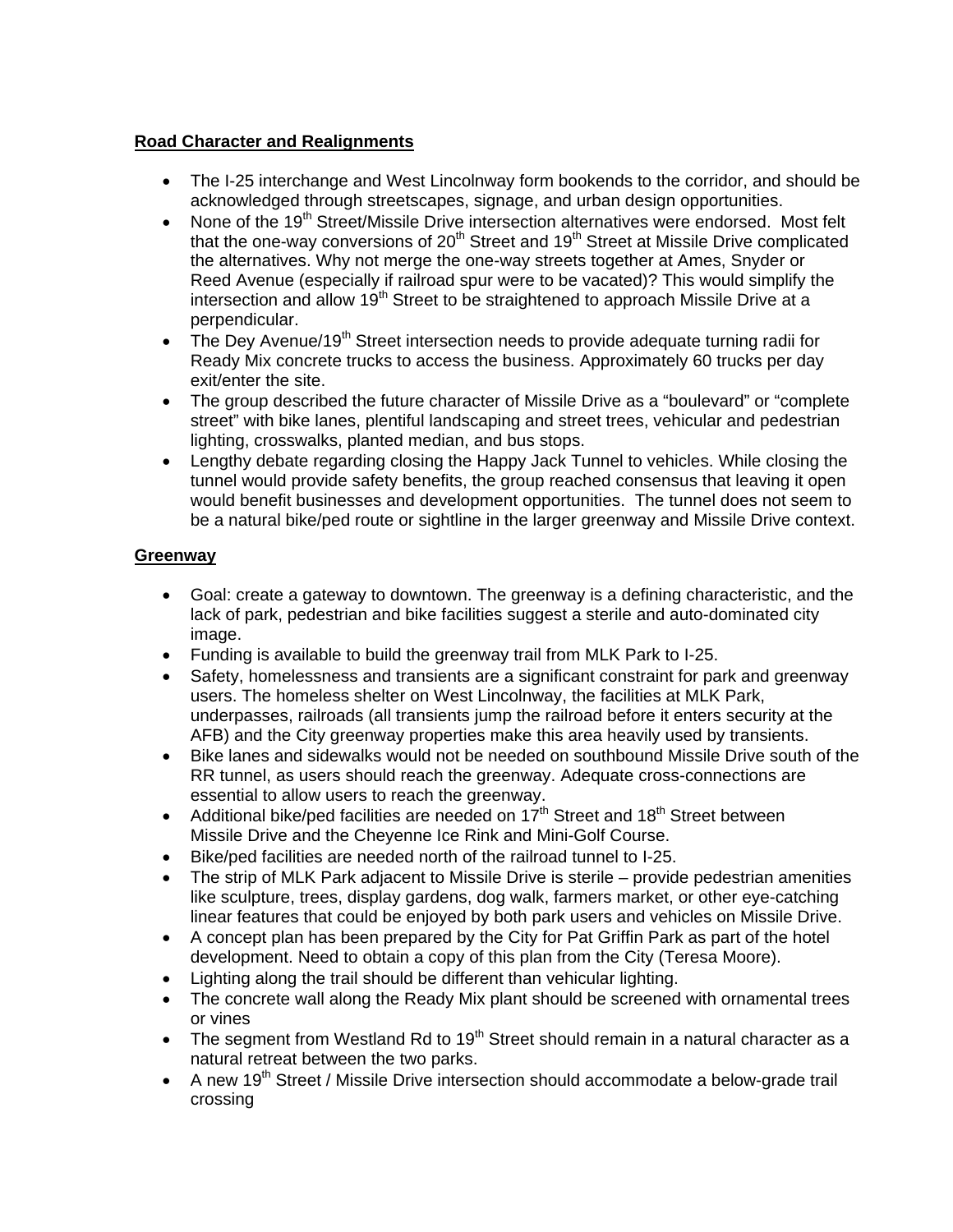### **Group 2 Notes**

### **Facilitator: Sreyoshi Chakraborty, Cheyenne MPO**

### **Land-use**

- High Intensity development at the I-25/ Missile Interchange, to utilize it as an activity area. Opportunity for greater use of land is possible due to realignment of the interchange (by WYDOT), which frees up land for other uses.
- Developments west of I-25 would comprise of a mixed-use employment campus character. This would include the Holdings property, CRMC and NCAR campus.
- The residential/ trailer park areas should see a turnover in the next few years and have the potential to be developed as hotels.
- The BNSF corridor is seen as a great potential for the future. If this corridor could be utilized as an Amtrak or a light rail corridor for the city, then there is potential for highdensity development along this corridor, potentially in the form of a TOD. This is the NE corner of Missile Drive and is seen more desirable for residential use that blends in with the downtown character.
- Question on what you can do with unused old interchange at I-25 and Missile?
	- − Will be a clear zone
	- − Can put bushes (low)
	- − Minimal obstructions
	- − 30' away from road clear zone
	- − Maintenance problem be willing to see or trade
	- − Ex motels, restaurants
	- − Enterprise car rental along Missile are encouraging businesses
	- − Storage units
	- − Gas stations are problematic (can't bury gas tanks in area)
- Cheyenne planning perspective
	- − Benefits come for measuring amounts of traffic and traffic projections
	- − Missile Dr. remains aesthetically sleepy and run down
	- − Hospital has SW of interchange corporate business park
	- − Missile drive connects military base with downtown
	- − What about the trailer park and three other residential properties along Missile
	- − Some feel that trailer park will be consumed as traffic increases, and Missile becomes commercial and upscale residential
- What if RR is moved?
	- − Will probably never move
	- − Amtrak wanting to come through in the future
	- − Maybe RR is a good divider line
- Character areas of use  $\sim$  3 main character areas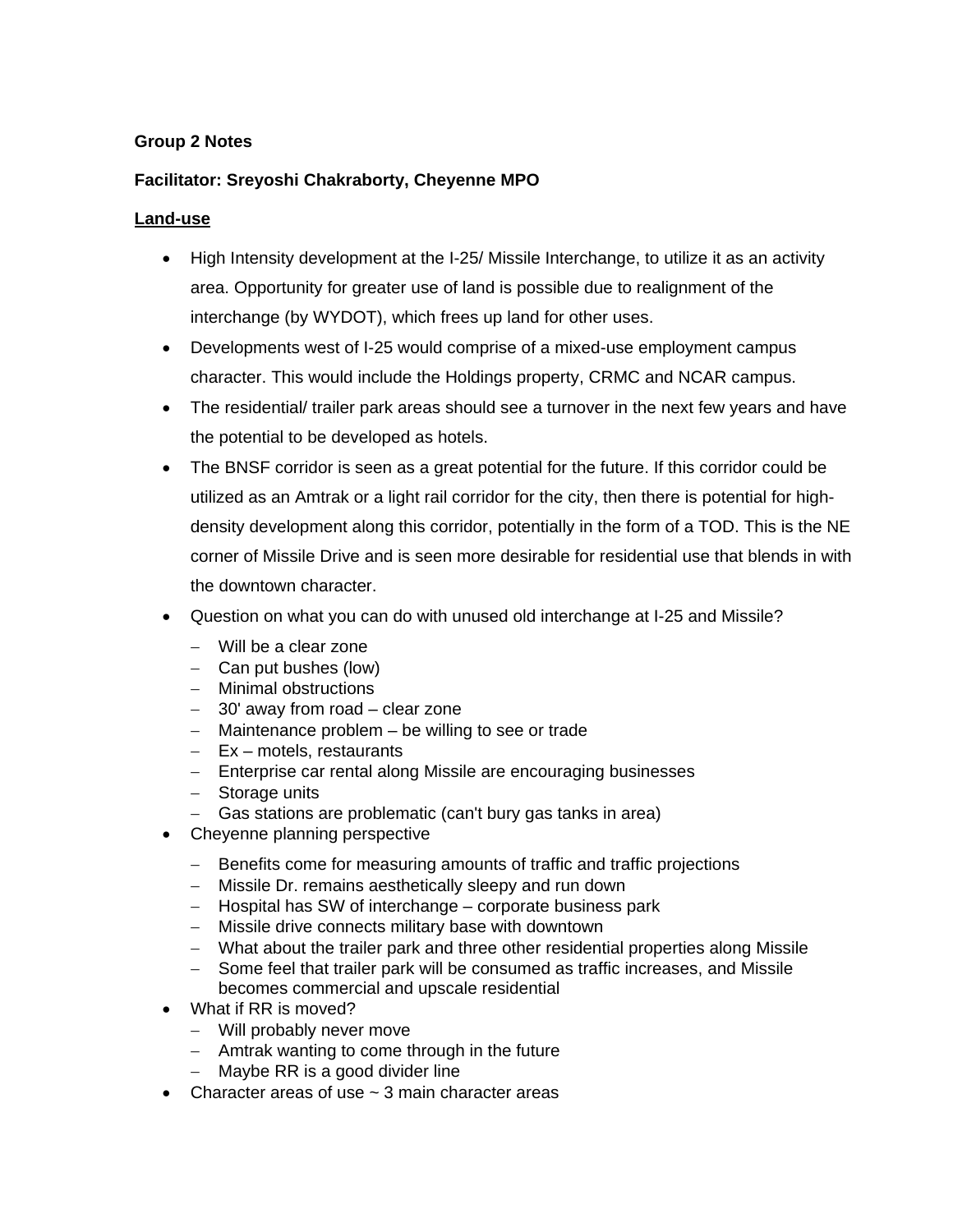- − North of Missile Dr. and east of RR (more residential mixed use attractive for downtown workers like batch plant)
- − South of Missile and east (commercial)
- − West of RR (highway, mostly commercial hotels, restaurants, etc.)
- − City of Cheyenne is expanding

### **Road Character and Realignments**

- Should be built to an urban arterial standard with a boulevard look. Current road lacks character or any sense of place. Seems like a sea of asphalt, lacks sidewalks and other amenities along the road. Should at a minimum have sidewalks, landscaped median and traffic calming features to prevent people from speeding and to make it more inviting.
- Lighting, and visual themes that are more human scale should be used for this corridor.
- $24<sup>th</sup>$  Street is not anticipated to be problematic because of low intensity uses along it.  $24<sup>th</sup>$  Street is too wide, till Snyder. The intersection of  $24<sup>th</sup>$  and Missile however lacks character.  $24<sup>th</sup>$  leads into an old residential neighborhood, eventually leading to the Capitol Building. However, the  $24<sup>th</sup>$  and Missile intersection fails to provide a visitor a sense of arrival. We felt that an urban design feature such as a water feature along with the greenway or a roundabout at the intersection will provide some character to this area and also provide a nice gateway feature into town.
- Missile and 19<sup>th</sup> design works fine, however drainage issues at 19<sup>th</sup> and Missile need to be resolved while redesigning it.
- 24th Street might be problematic more local use seems OK
- What about Missile or Westland as access to downtown? (most likely traffic route is down Missile)
- First impression coming in on Missile is a sea of asphalt
	- − Not eye appealing, not enticing, needs to invite people into the City
	- − Pershing St. example
	- − Like Full Blvd. idea…like the planning concept plan
	- − Jeff said lots of extra land devoted to automobile sales?
	- − Something more "human scale" with the lights, not the big highway lights that are there now
	- − Make business friendly
	- − Need to slow drivers down
- 24th Street entry to capitol and current hospital
	- − How do we make a comfortable characteristic for 24th Street?
	- − Need something to appeal/buffer to separate commercial/mobile home and residential
	- − Maybe narrow 24th St. to make more appealing
	- − Look at other consultants proposal…rendering that was completed in proposal stage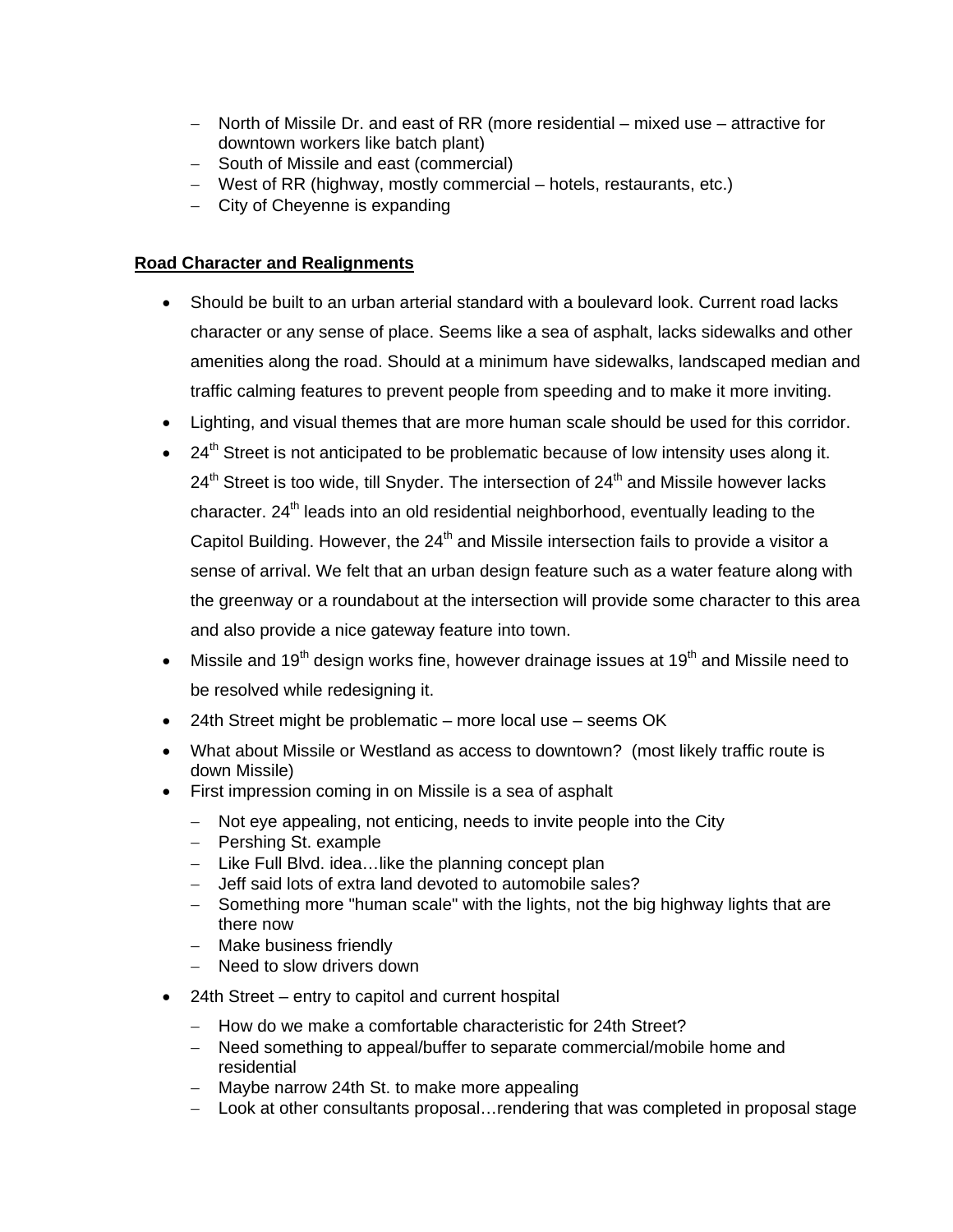- − Need a visual cue to say "this is the way to the capital"
- − Make it appealing
- − Roundabout at Missile and 24th to give improvement, direction to capitol
- Old Happy Jack short-cut, worthwhile road
	- − Serve a lot of local use
	- − Or maybe close it?
	- − Short-cut and bypass when train is on RR
	- − Roundabout idea is liked for Old Happy Jack and 19th
	- − Option 1 is liked

#### **Greenway**

- Possible destinations to connect the existing greenway Warren AFB, Happy Jack Road, Freedom Elementary School, Little America, Original City Cornerstone. The original city cornerstone might be a nice landmark point to connect the greenway to. Preservation Planner indicated that the cornerstone exists in the property that WYDOT would now give away as a result of the interchange reconfiguration.
- Enhancements at MLK Park, along the greenway are required. A unifying theme for the entire greenway corridor is required, maybe through lighting, native vegetation and landscaping treatments. Also, this greenway theme can be the unifying element for the whole corridor. The greenway should also serve as a connector for various uses along the corridor.
- The greenway crossing design under Missile to the other side of the Crow Creek needs to be figured out for ensuring that it continues to the destinations mentioned above.
- Enhances "gateway to City" concept
- Good access from west of I-25 to City
- Pedestrian lights through park area
- Need unification of the greenway along the creek (aesthetics)
- Like the greenway concept